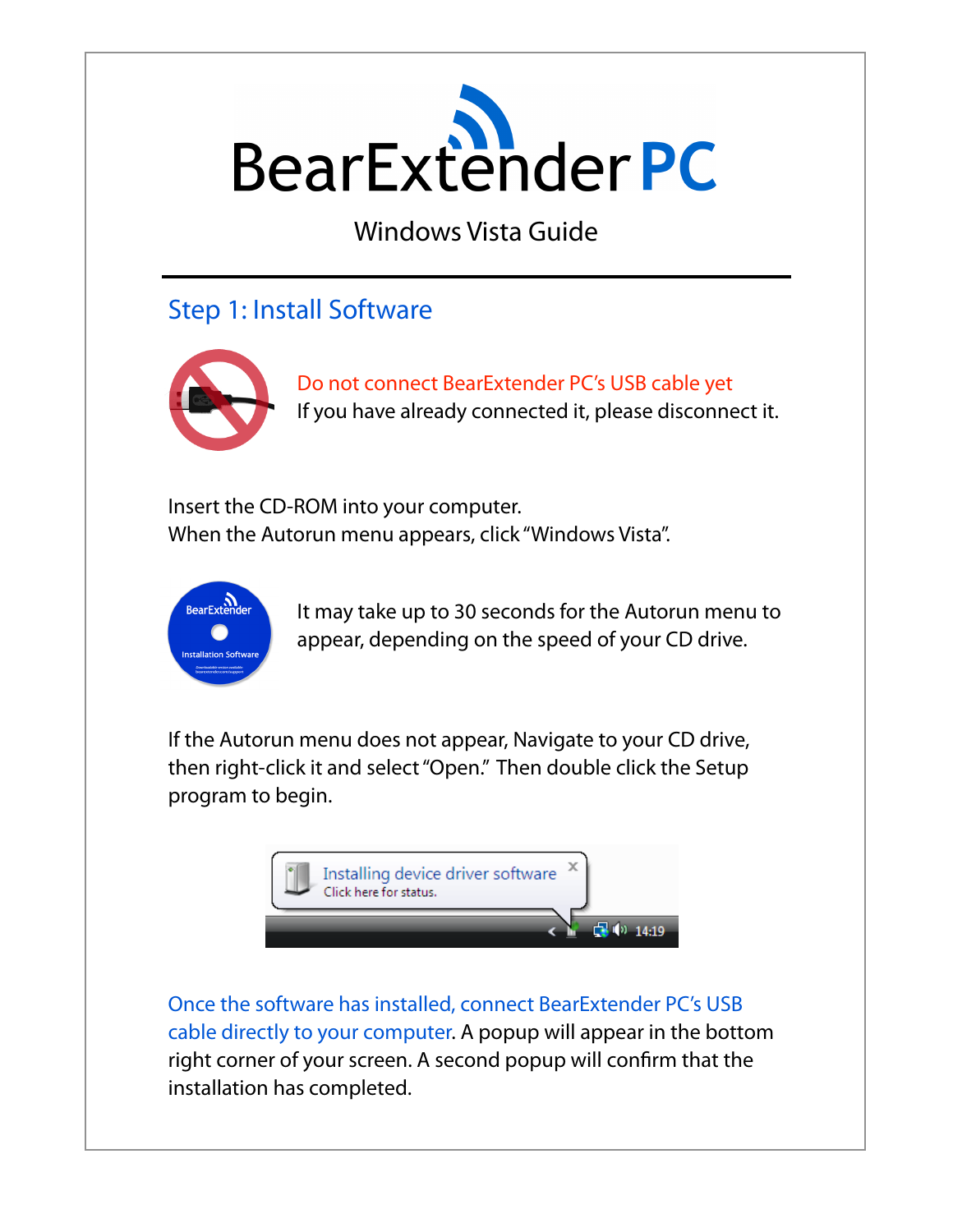# Step 2: Disable your Built-in Wi-Fi card

If your computer has a built-in Wi-Fi card, please disable it.

Some laptops have a ON/OFF switch for disabling the built-in Wi-Fi card. If your computer does not have a switch, go to Control Panel > Network and Sharing > "Change Adapter Settings".

Then right-click your built-in Wi-Fi card and click "Disable." You can repeat this step and select "Enable" when you wish to use your internal Wi-Fi card again.

## Step 3: Scan and Join a Network

Because BearExtender PC uses the built-in Windows Vista interface for connecting to wireless networks, there is no new software to learn.

Simply click on the Network icon located in the bottom right corner of your

screen:

A list of nearby networks will appear.



Select your network and click "Connect." You will be asked for a password if required.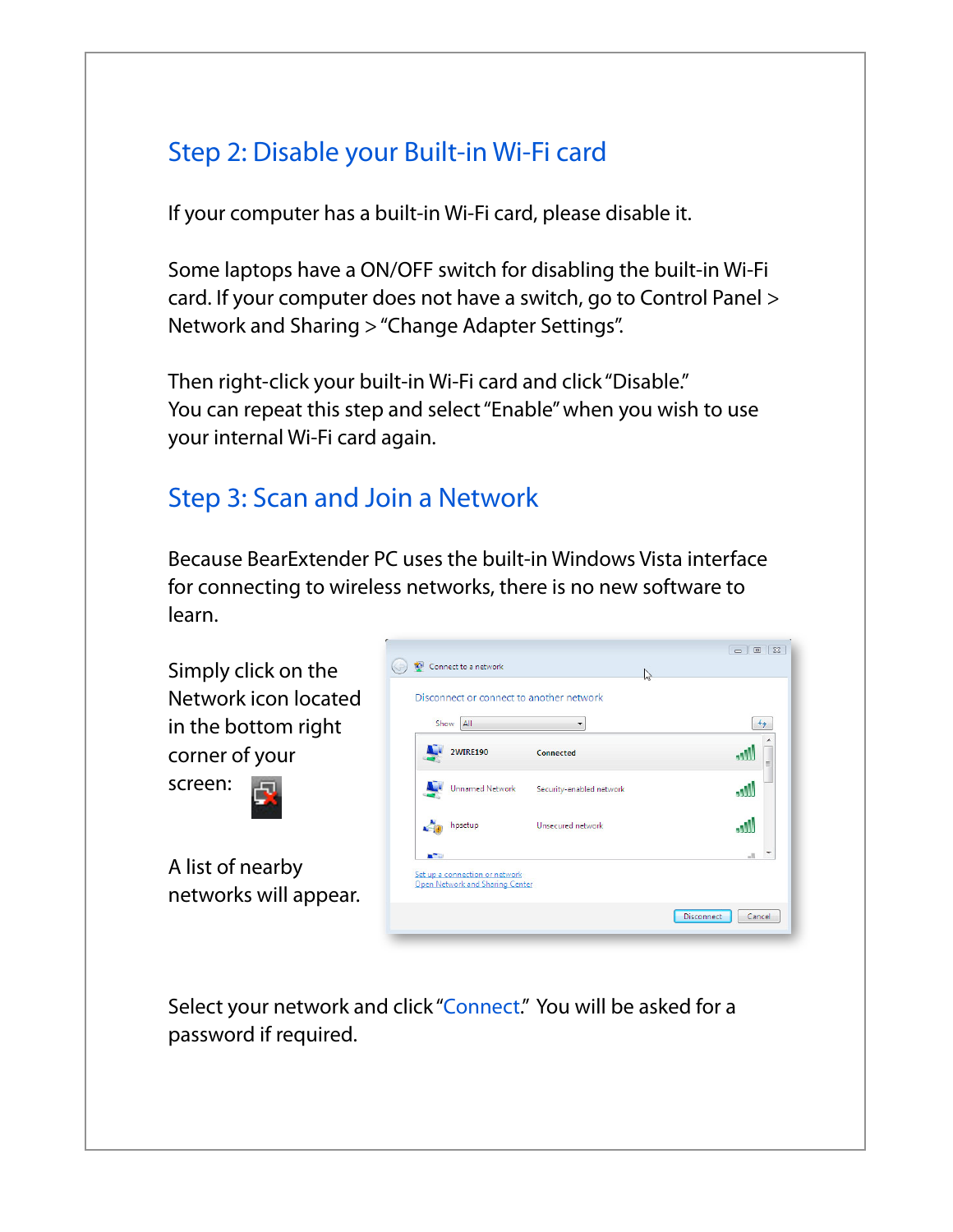If you are unable to locate the Network icon, follow these steps:

- 1. Go to Control Panel
- 2. Click "Network and Sharing Center"
- 3. Click "Manage network connections"
- 4. Then right-click "802.11n Wi-Fi adapter" or "Wireless Connection 2" and select "Connect/Disconnect"



*The digit after "Wireless Network Connection" may vary if you have previously had other Wi-Fi adapters installed on your computer.*



#### **Congratulations**

You have finished setting up BearExtender PC.

If you need additional help, please see the Troubleshooting section or contact us using the information at the end of this guide.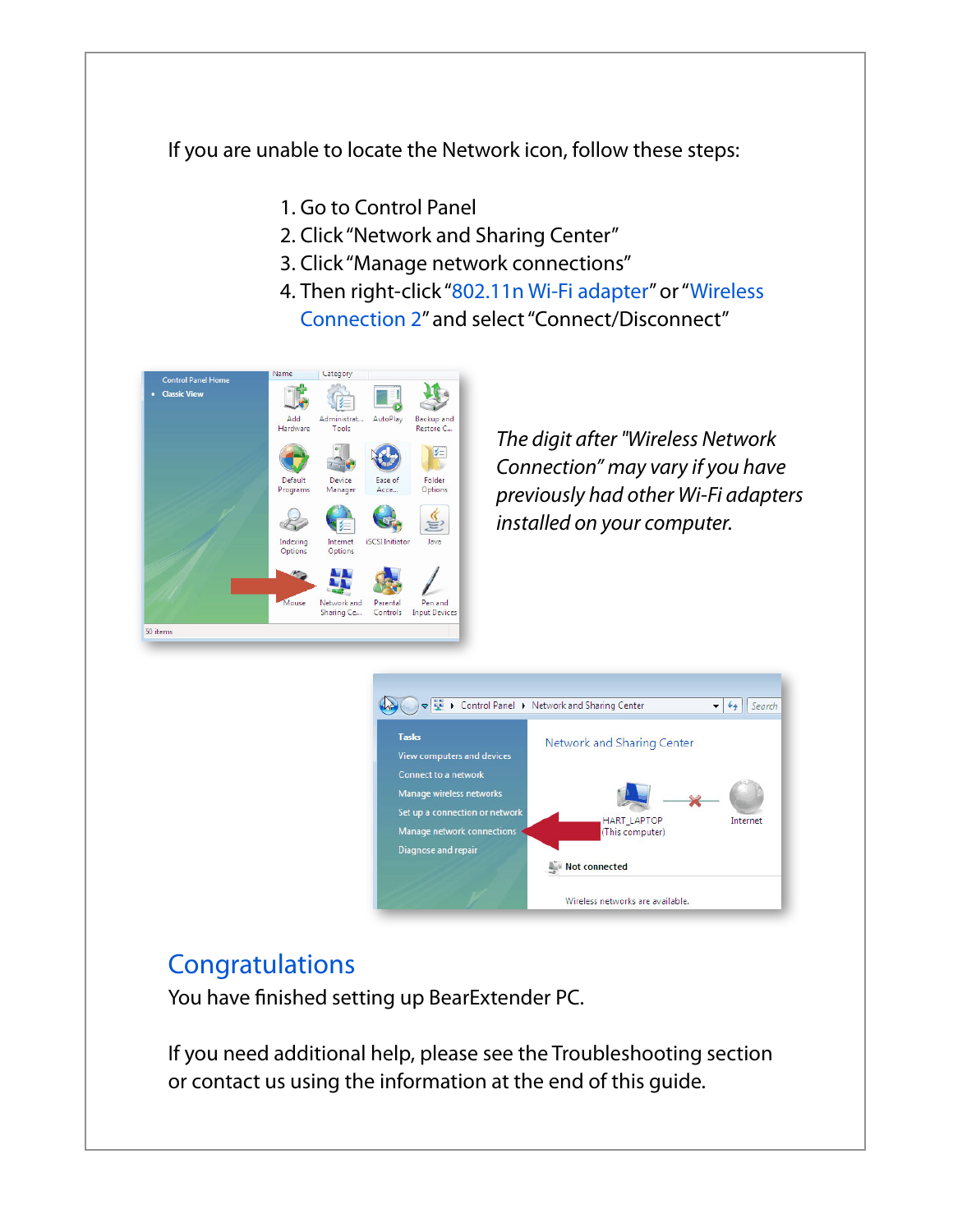# **Troubleshooting**

1. I do not see any connection icon in the bottom right of my screen, and when I follow the instructions to go to the device in the Network and Sharing center I am not able to see the device there either.

Be sure you have run the Setup program from the CD in its entirety. If you have, and BearExtender PC is connected to your computer, please contact BearExtender support for further assistance.

2. The specifications for this product say 150 Mbps max speed, but the Connection Status tab reports that I am only connected at 54 Mbps, why?

This most likely means you are connected to an 802.11g router. To achieve speeds above 54 Mbps you must be connected to an 802.11n router. Depending on how your 802.11n router is set, you may connect above 54 mbps but below 150 Mbps.

For information on how to maximize transfer speeds by adjusting your router settings for optimal 802.11n performance, please contact BearExtender support. Please be sure to include your Wireless Router brand and model number.

3. When scanning for networks I see the exact same number of networks and the same signal strength compared to my internal WiFi card. How can this be?

There are two possible issues here. First, if you have not disabled your internal Wi-Fi card per this instruction manual, Windows is still using your internal card to scan for network connections. So even though BearExtender PC may be connected to your computer, your